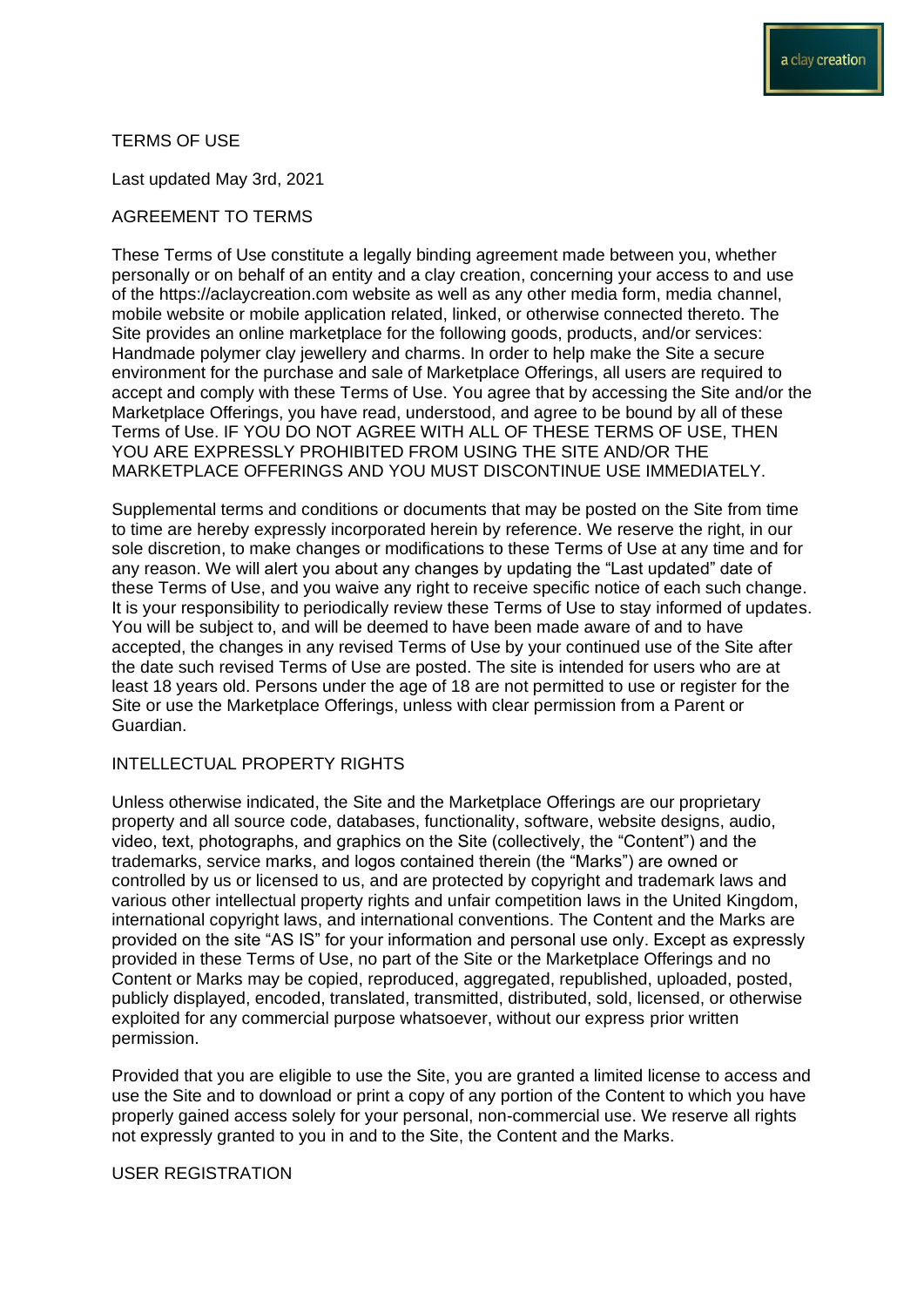You may be required to register with the Site in order to access the Marketplace Offerings. You agree to keep your password confidential and will be responsible for all use of your account and password. We reserve the right to remove, reclaim, or change a username you select if we determine, in our sole discretion, that such username is inappropriate, obscene, or otherwise objectionable. If you register with the site, you will gain access to be rewarded 'Points' and other opportunities, which is managed mainly by Smile.io and overlooked by myself. Please see Smile.io's privacy policy for more information.

## MARKETPLACE OFFERINGS

We make every effort to display as accurately as possible the colours, features, specifications, and details of the Marketplace Offerings available on the Site. However, we do not guarantee that the colours, features, specifications, and details of the Marketplace Offerings will be accurate, complete, reliable, current, or free of other errors, and your electronic display may not accurately reflect the actual colours and details of the products. All Marketplace Offerings are subject to availability, and we cannot guarantee that Marketplace Offerings will be in stock. Certain Marketplace Offerings may be available exclusively online through the Site. Such Marketplace Offerings may have limited quantities and are subject to return or exchange only according to our Return Policy.

We reserve the right to limit the quantities of the Marketplace Offerings offered or available on the Site. All descriptions or pricing of the Marketplace Offerings are subject to change at any time without notice, at our sole discretion. We reserve the right to discontinue any Marketplace Offerings at any time for any reason. We do not warrant that the quality of any of the Marketplace Offerings purchased by you will meet your expectations or that any errors in the Site will be corrected.

### PURCHASES AND PAYMENT

We accept the following forms of payment: - Visa - Mastercard - American Express - PayPal

You agree to provide current, complete, and accurate purchase and account information for all purchases of the Marketplace Offerings made via the Site. You further agree to promptly update account and payment information, including email address, payment method, and payment card expiration date, so that we can complete your transactions and contact you as needed. Sales tax will be added to the price of purchases as deemed required by us. We may change prices at any time. You agree to pay all charges at the prices then in effect for your purchases and any applicable shipping and handling fees, and you authorize us to charge your chosen payment provider for any such amounts upon placing your order. We reserve the right to correct any errors or mistakes in pricing, even if we have already requested or received payment.

We reserve the right to refuse any order placed through the Site. We may, in our sole discretion, limit or cancel quantities purchased per person, per household, or per order. These restrictions may include orders placed by or under the same customer account, the same payment method, and/or orders that use the same billing or shipping address. We reserve the right to limit or prohibit orders that, in our sole judgment, appear to be placed by dealers, resellers, or distributors.

### RETURN POLICY

Please review our Return Policy posted on the Site prior to making any purchases.

PROHIBITED ACTIVITIES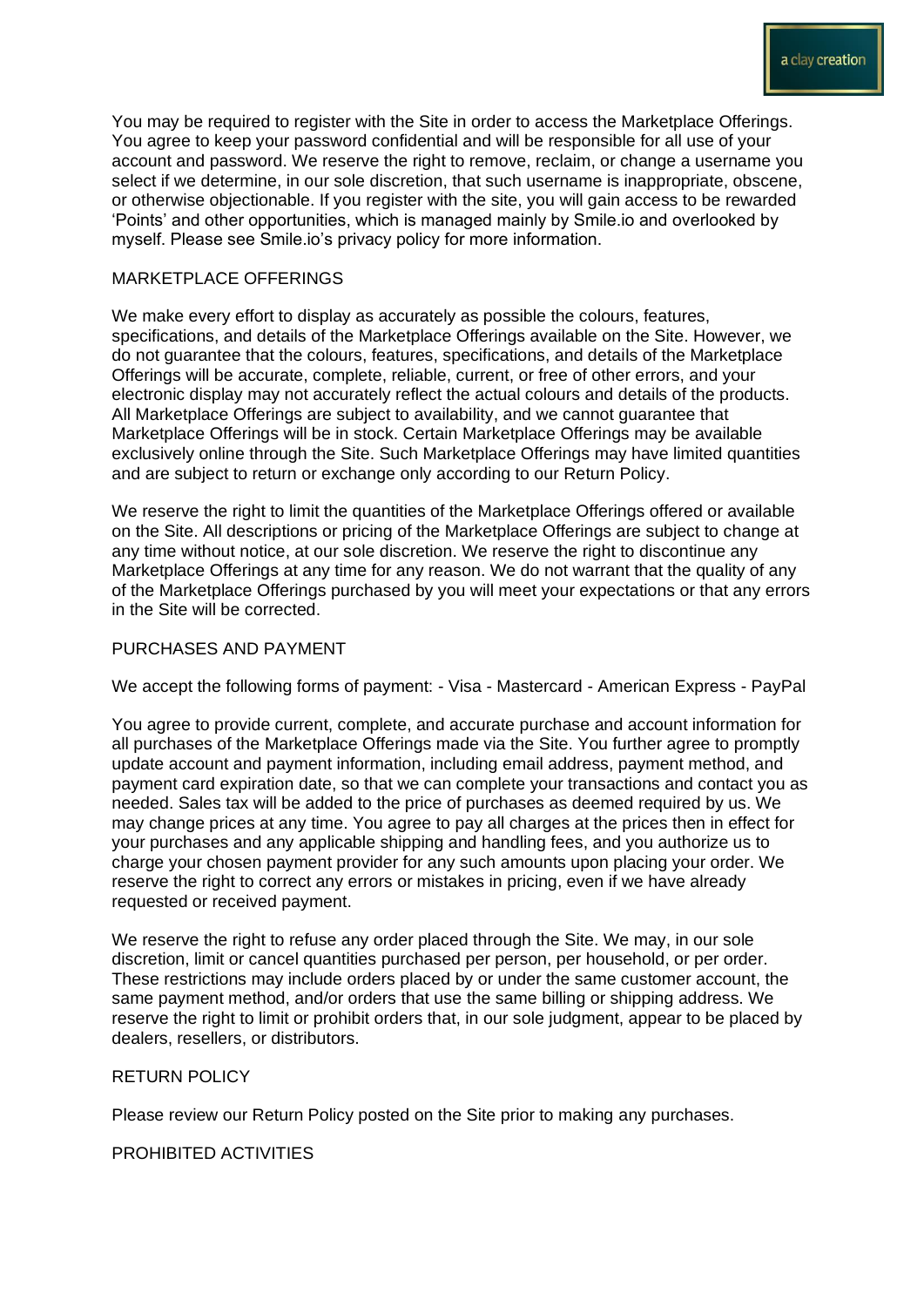You may not access or use the Site for any purpose other than that for which we make the Site available. The Site may not be used in connection with any commercial endeavours except those that are specifically endorsed or approved by us. As a user of the Site, you agree not to:

1. Systematically retrieve data or other content from the Site to create or compile, directly or indirectly, a collection, compilation, database, or directory without written permission from us.

2. Make any unauthorized use of the Marketplace Offerings, including collecting usernames and/or email addresses of users by electronic or other means for the purpose of sending unsolicited email, or creating user accounts by automated means or under false pretences.

3. Use a buying agent or purchasing agent to make purchases on the Site.

4. Use the Site to advertise or offer to sell goods and services.

5. Circumvent, disable, or otherwise interfere with security-related features of the Site, including features that prevent or restrict the use or copying of any Content or enforce limitations on the use of the Site and/or the Content contained therein.

6. Engage in unauthorized framing of or linking to the Site.

7. Trick, defraud, or mislead us and other users, especially in any attempt to learn sensitive account information such as user passwords.

8. Make improper use of our support services or submit false reports of abuse or misconduct.

9. Engage in any automated use of the system, such as using scripts to send comments or messages, or using any data mining, robots, or similar data gathering and extraction tools.

10. Interfere with, disrupt, or create an undue burden on the Site or the networks or services connected to the Site.

11. Attempt to impersonate another user or person or use the username of another user.

12. Sell or otherwise transfer your profile.

13. Use any information obtained from the Site in order to harass, abuse, or harm another person.

14. Use the Marketplace Offerings as part of any effort to compete with us or otherwise use the Site and/or the Content for any revenue-generating endeavor or commercial enterprise.

15. Decipher, decompile, disassemble, or reverse engineer any of the software comprising or in any way making up a part of the Site.

16. Attempt to bypass any measures of the Site designed to prevent or restrict access to the Site, or any portion of the Site.

17. Delete the copyright or other proprietary rights notice from any Content.

18. Copy or adapt the Site's software, including but not limited to Flash, PHP, HTML, JavaScript, or other code.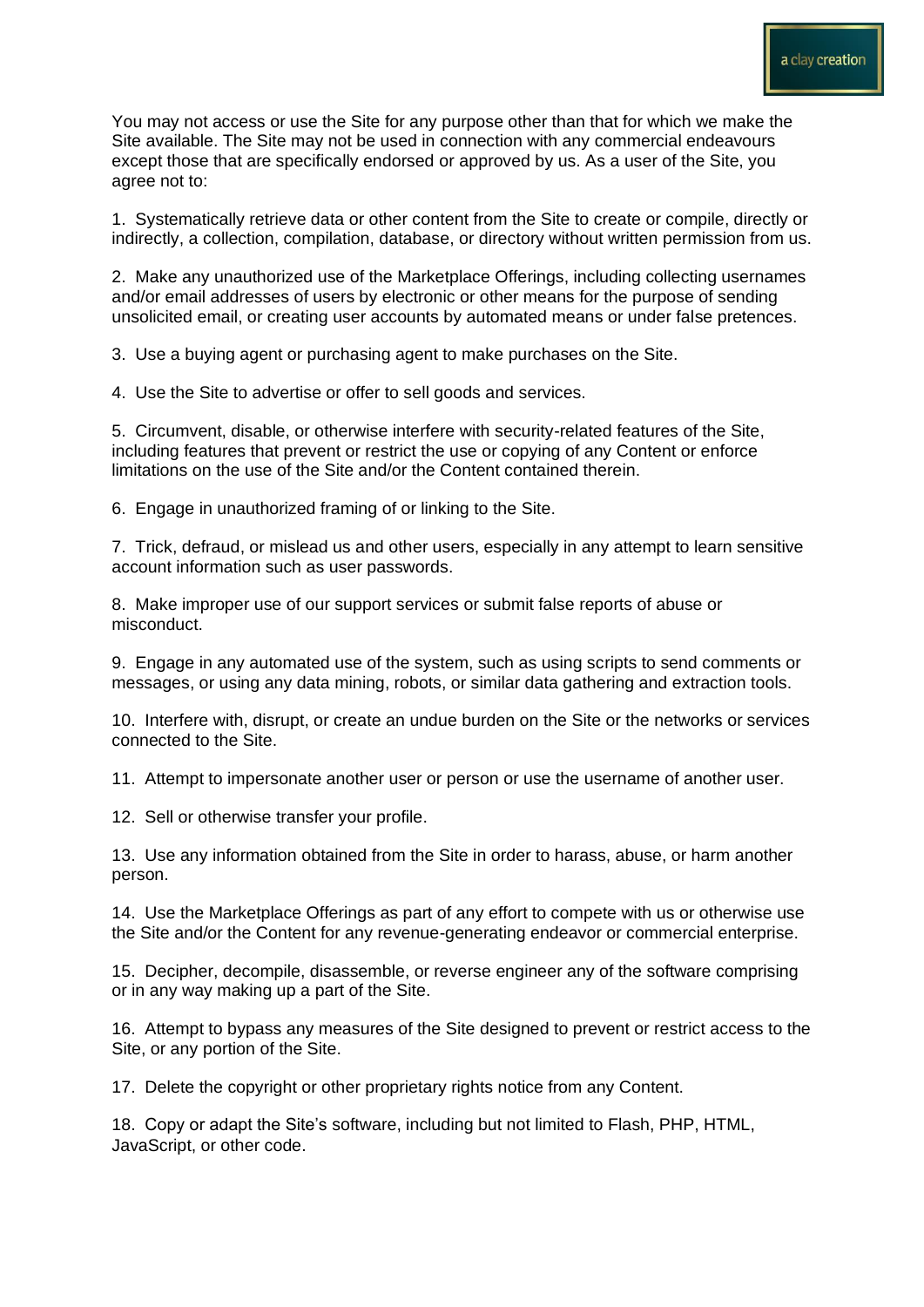19. Upload or transmit (or attempt to upload or to transmit) viruses, Trojan horses, or other material, including excessive use of capital letters and spamming (continuous posting of repetitive text), that interferes with any party's uninterrupted use and enjoyment of the Site or modifies, impairs, disrupts, alters, or interferes with the use, features, functions, operation, or maintenance of the Marketplace Offerings.

20. Upload or transmit (or attempt to upload or to transmit) any material that acts as a passive or active information collection or transmission mechanism, including without limitation, clear graphics interchange formats ("gifs"), 1×1 pixels, web bugs, cookies, or other similar devices (sometimes referred to as "spyware" or "passive collection mechanisms" or "pcms").

21. Except as may be the result of standard search engine or Internet browser usage, use, launch, develop, or distribute any automated system, including without limitation, any spider, robot, cheat utility, scraper, or offline reader that accesses the Site, or using or launching any unauthorized script or other software.

22. Disparage, tarnish, or otherwise harm, in our opinion, us and/or the Site.

23. Use the Site in a manner inconsistent with any applicable laws or regulations.

24. Use the product images in attempt to resell / copy the work sold on the site.

#### THIRD-PARTY WEBSITES AND CONTENT

The Site may contain (or you may be sent via the Site or the Marketplace Offerings) links to other websites ("Third-Party Websites") as well as articles, photographs, text, graphics, pictures, designs, music, sound, video, information, applications, software, and other content or items belonging to or originating from third parties ("Third-Party Content"). Such Third-Party Websites and Third-Party Content are not investigated, monitored, or checked for accuracy, appropriateness, or completeness by us, and we are not responsible for any Third Party Websites accessed through the Site or any Third-Party Content posted on, available through, or installed from the Site, including the content, accuracy, offensiveness, opinions, reliability, privacy practices, or other policies of or contained in the Third-Party Websites or the Third-Party Content. Inclusion of, linking to, or permitting the use or installation of any Third-Party Websites or any Third-Party Content does not imply approval or endorsement thereof by us. If you decide to leave the Site and access the Third-Party Websites or to use or install any Third-Party Content, you do so at your own risk, and you should be aware these Terms of Use no longer govern. You should review the applicable terms and policies, including privacy and data gathering practices, of any website to which you navigate from the Site or relating to any applications you use or install from the Site. Any purchases you make through Third-Party Websites will be through other websites and from other companies, and we take no responsibility whatsoever in relation to such purchases which are exclusively between you and the applicable third party. You agree and acknowledge that we do not endorse the products or services offered on Third-Party Websites and you shall hold us harmless from any harm caused by your purchase of such products or services. Additionally, you shall hold us harmless from any losses sustained by you or harm caused to you relating to or resulting in any way from any Third-Party Content or any contact with Third-Party Websites.

# MODIFICATIONS AND INTERRUPTIONS

We reserve the right to change, modify, or remove the contents of the Site at any time or for any reason at our sole discretion without notice. However, we have no obligation to update any information on our Site. We also reserve the right to modify or discontinue all or part of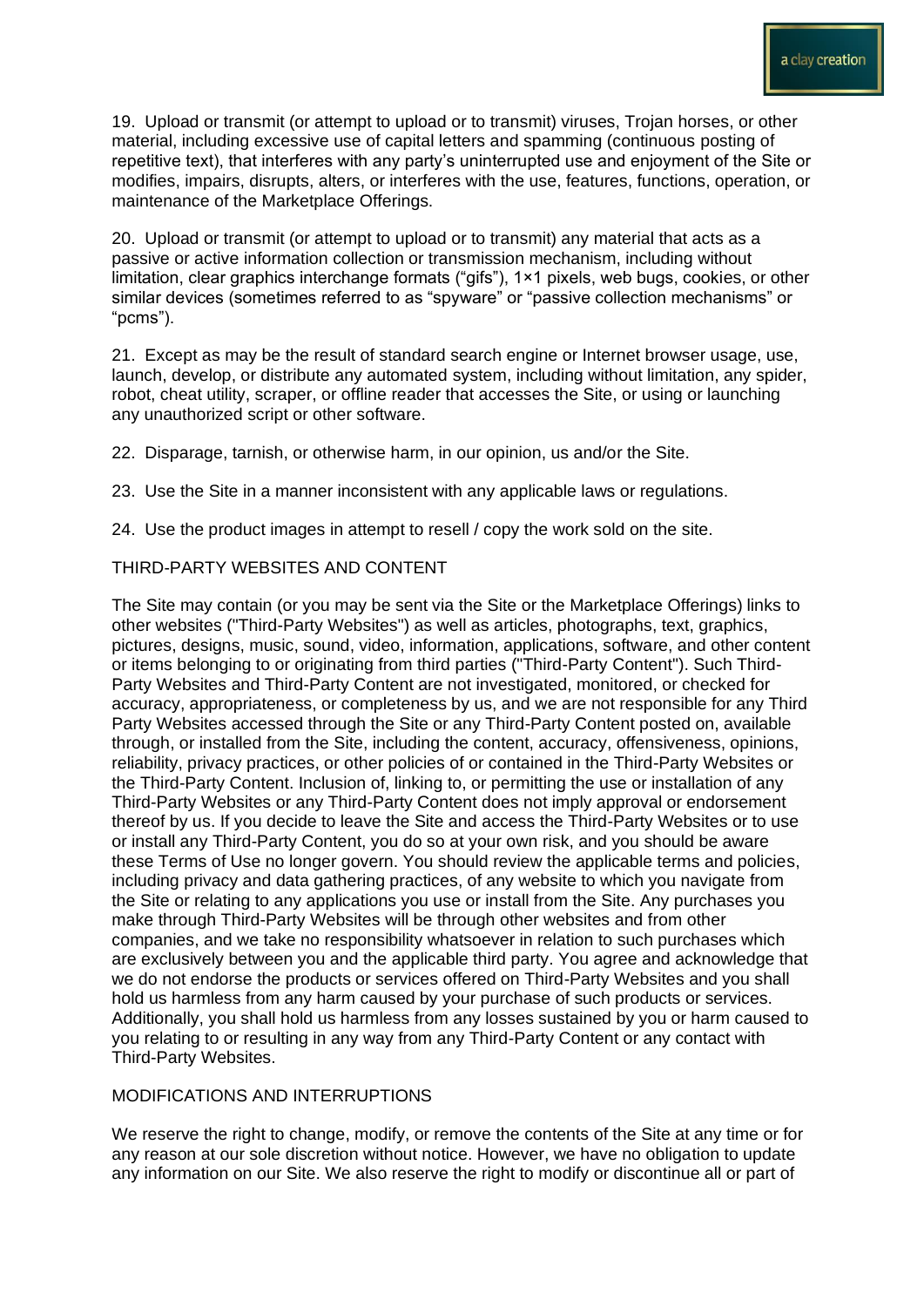the Marketplace Offerings without notice at any time. We will not be liable to you or any third party for any modification, price change, suspension, or discontinuance of the Site or the Marketplace Offerings. We cannot guarantee the Site and the Marketplace Offerings will be available at all times. We may experience hardware, software, or other problems or need to perform maintenance related to the Site, resulting in interruptions, delays, or errors. We reserve the right to change, revise, update, suspend, discontinue, or otherwise modify the Site or the Marketplace Offerings at any time or for any reason without notice to you. You agree that we have no liability whatsoever for any loss, damage, or inconvenience caused by your inability to access or use the Site or the Marketplace Offerings during any downtime or discontinuance of the Site or the Marketplace Offerings. Nothing in these Terms of Use will be construed to obligate us to maintain and support the Site or the Marketplace Offerings or to supply any corrections, updates, or releases in connection therewith. If the workload gets too busy, I reserve the right to temporarily suspend any orders and/or close the website in order to 'catch up'.

# DISPUTE RESOLUTION

Informal Negotiations to expedite resolution and control the cost of any dispute, controversy, or claim related to these Terms of Use (each a "Dispute" and collectively, the "Disputes") brought by either you or us (individually, a "Party" and collectively, the "Parties"), the Parties agree to first attempt to negotiate any Dispute (except those Disputes expressly provided below) informally for at least thirty (30) days before initiating arbitration. Such informal negotiations commence upon written notice from one Party to the other Party.

If informal negotiations are not suffice and do not come to a reasonable resolution, it shall be taken further, to an arbitration. Applicable rules of substantive law shall be the law of the United Kingdom.The Parties agree that any arbitration shall be limited to the Dispute between the Parties individually. To the full extent permitted by law, (a) no arbitration shall be joined with any other proceeding; (b) there is no right or authority for any Dispute to be arbitrated on a class-action basis or to utilize class action procedures; and (c) there is no right or authority for any Dispute to be brought in a purported representative capacity on behalf of the general public or any other persons.

### **CORRECTIONS**

There may be information on the Site that contains typographical errors, inaccuracies, or omissions that may relate to the Marketplace Offerings, including descriptions, pricing, availability, and various other information. We reserve the right to correct any errors, inaccuracies, or omissions and to change or update the information on the Site at any time, without prior notice.

### **DISCLAIMER**

THE SITE AND THE MARKETPLACE OFFERINGS ARE PROVIDED ON AN AS-IS AND AS-AVAILABLE BASIS. YOU AGREE THAT YOUR USE OF THE SITE AND OUR SERVICES WILL BE AT YOUR SOLE RISK. TO THE FULLEST EXTENT PERMITTED BY LAW, WE DISCLAIM ALL WARRANTIES, EXPRESS OR IMPLIED, IN CONNECTION WITH THE SITE AND THE MARKETPLACE OFFERINGS AND YOUR USE THEREOF, INCLUDING, WITHOUT LIMITATION, THE IMPLIED WARRANTIES OF MERCHANTABILITY, FITNESS FOR A PARTICULAR PURPOSE, AND NON-INFRINGEMENT. WE MAKE NO WARRANTIES OR REPRESENTATIONS ABOUT THE ACCURACY OR COMPLETENESS OF THE SITE'S CONTENT OR THE CONTENT OF ANY WEBSITES LINKED TO THE SITE AND WE WILL ASSUME NO LIABILITY OR **RESPONSIBILITY**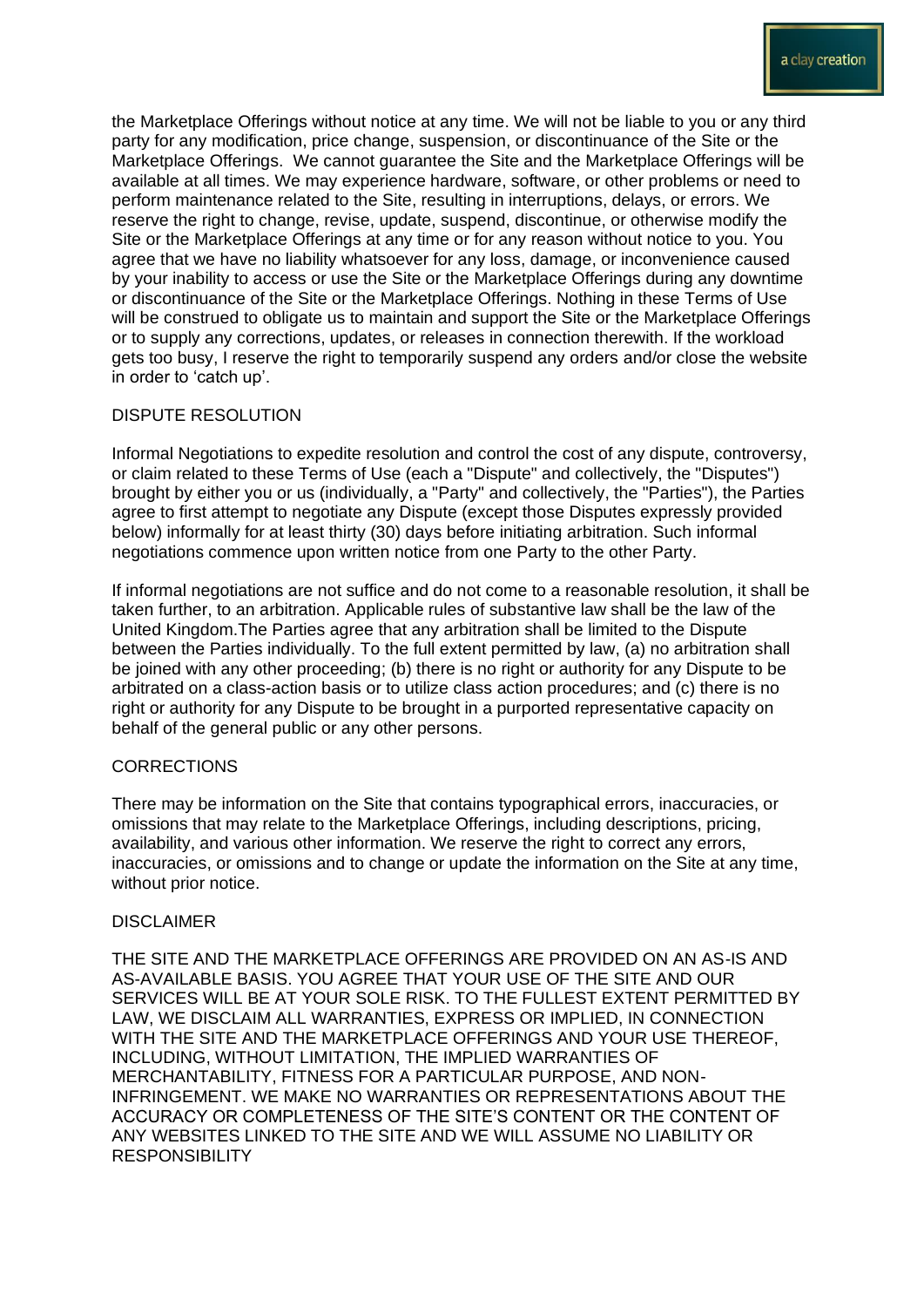FOR ANY (1) ERRORS, MISTAKES, OR INACCURACIES OF CONTENT AND MATERIALS, (2) PERSONAL INJURY OR PROPERTY DAMAGE, OF ANY NATURE WHATSOEVER, RESULTING FROM YOUR ACCESS TO AND USE OF THE SITE, (3) ANY UNAUTHORIZED ACCESS TO OR USE OF OUR SECURE SERVERS AND/OR ANY AND ALL PERSONAL INFORMATION AND/OR FINANCIAL INFORMATION STORED THEREIN, (4) ANY INTERRUPTION OR CESSATION OF TRANSMISSION TO OR FROM THE SITE OR THE MARKETPLACE OFFERINGS, (5) ANY BUGS, VIRUSES, TROJAN HORSES, OR THE LIKE WHICH MAY BE TRANSMITTED TO OR THROUGH THE SITE BY ANY THIRD PARTY, AND/OR (6) ANY ERRORS OR OMISSIONS IN ANY CONTENT AND MATERIALS OR FOR ANY LOSS OR DAMAGE OF ANY KIND INCURRED AS A RESULT OF THE USE OF ANY CONTENT POSTED, TRANSMITTED, OR OTHERWISE MADE AVAILABLE VIA THE SITE. WE DO NOT WARRANT, ENDORSE, GUARANTEE, OR ASSUME RESPONSIBILITY FOR ANY PRODUCT OR SERVICE ADVERTISED OR OFFERED BY A THIRD PARTY THROUGH THE SITE, ANY HYPERLINKED WEBSITE, OR OTHER ADVERTISING, AND WE WILL NOT BE A PARTY TO BE IN ANY WAY RESPONSIBLE FOR MONITORING ANY TRANSACTION BETWEEN YOU AND ANY THIRD-PARTY PROVIDERS OF PRODUCTS OR SERVICES. AS WITH THE PURCHASE OF A PRODUCT OR SERVICE THROUGH ANY MEDIUM OR IN ANY ENVIRONMENT, YOU SHOULD USE YOUR BEST JUDGMENT AND EXERCISE CAUTION WHERE APPROPRIATE.LIMITATIONS OF LIABILITYIN NO EVENT WILL WE OR OUR DIRECTORS, EMPLOYEES, OR AGENTS BE LIABLE TO YOU OR ANY THIRD PARTY FOR ANY DIRECT, INDIRECT, CONSEQUENTIAL, EXEMPLARY, INCIDENTAL, SPECIAL, OR PUNITIVE DAMAGES, INCLUDING LOST PROFIT, LOST REVENUE, LOSS OF DATA, OR OTHER DAMAGES ARISING FROM YOUR USE OF THE SITE OR THE MARKETPLACE OFFERINGS, EVEN IF WE HAVE BEEN ADVISED OF THE POSSIBILITY OF SUCH DAMAGES.

### USER DATA

We will maintain certain data that you transmit to the Site for the purpose of managing the performance of the Marketplace Offerings, as well as data relating to your use of the Marketplace Offerings.

The new 'Personalized Pet' service will require information about the requested pet, such as significant and distinguishable marks that you would want added, and also photographs of your pet. If requested to clear, this will be done. Once created, I have the right to post my work on my wbsite or social media, as I retain the copyright of the work. If it causes distress to any consumer or customer, please contact me at [aclaycreation@gmail.com](mailto:aclaycreation@gmail.com) and I may take it down. You agree that we shall have no liability to you for any loss or corruption of any such data, and you hereby waive any right of action against us arising from any such loss or corruption of such data.

# ELECTRONIC COMMUNICATIONS, TRANSACTIONS, AND SIGNATURES

Visiting the Site, sending us emails, and completing online forms constitute electronic communications. You consent to receive electronic communications, and you agree that all agreements, notices, disclosures, and other communications we provide to you electronically, via email and on the Site, satisfy any legal requirement that such communication be in writing. YOU HEREBY AGREE TO THE USE OF ELECTRONIC SIGNATURES, CONTRACTS, ORDERS, AND OTHER RECORDS, AND TO ELECTRONIC DELIVERY OF NOTICES, POLICIES, AND RECORDS OF TRANSACTIONS INITIATED OR COMPLETED BY US OR VIA THE SITE. You hereby waive any rights or requirements under any statutes, regulations, rules, ordinances, or other laws in any jurisdiction which require an original signature or delivery or retention of non-electronic records, or to payments or the granting of credits by any means other than electronic means.